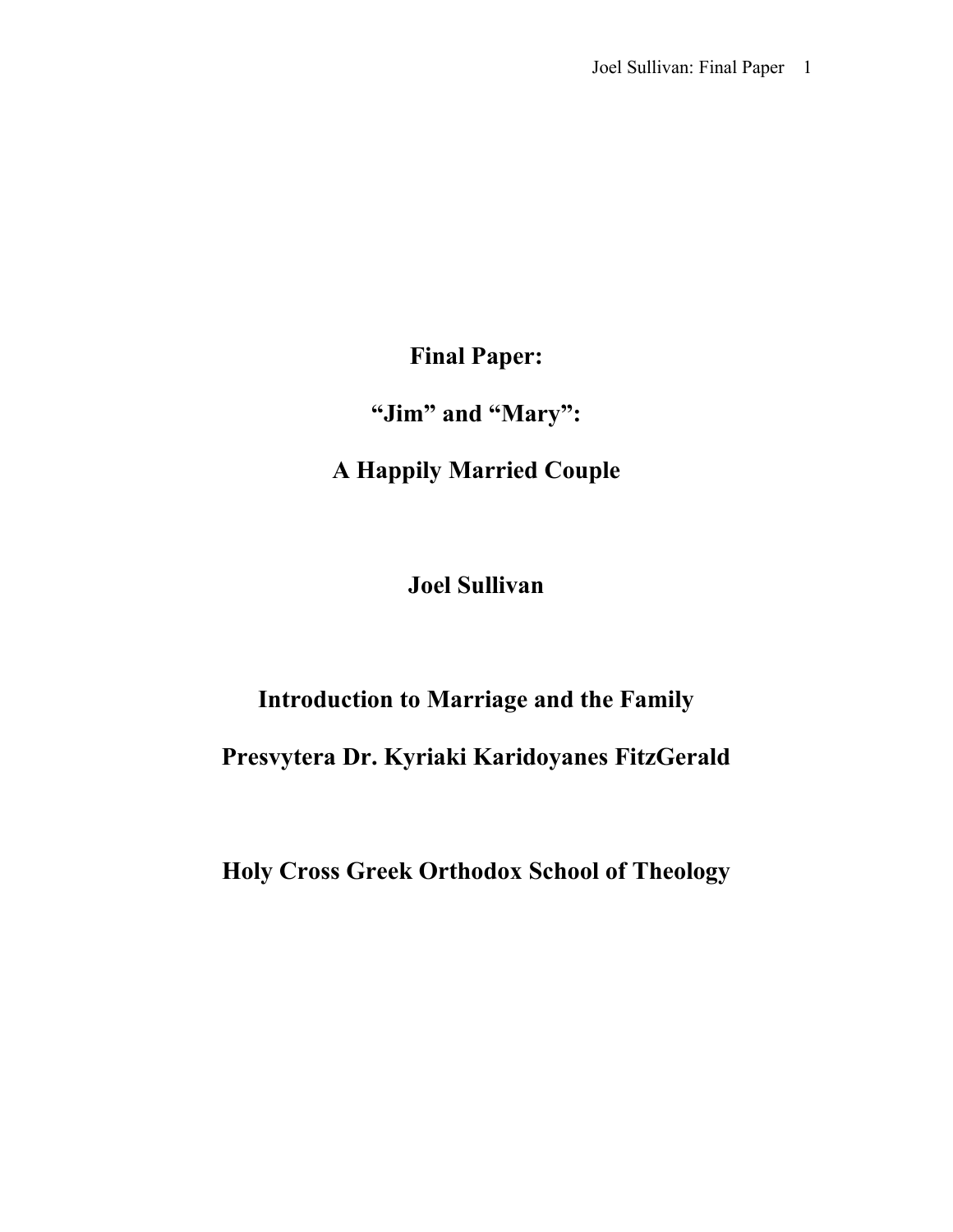## *Introduction*

This paper is the fruit of interviews with a couple whose marriage has endured the test of time: we will call them "Jim" and "Mary". The interviews were designed to get a picture of who Jim and Mary are, what their experience as a married couple has been like, and how they have resolved difficulties and kept the flame of love alight in their marriage.

## *Meeting, Engagement, and Marriage*

Jim and Mary have been married thirty years. They met in Texas when Jim was at home on leave from the Army. They met at a bar—where they were introduced to one another by a common friend. After dating for less than a month, they got engaged. Mary remembers the moment when she felt that Jim was the man she wanted to marry: It was when he told her that "Christ is very important to me" and wanted to know if she felt the same way.

Mary grew up in a Greek Orthodox family, attending a church where the service was conducted in Greek. Jim was a baptist and Mary knew she couldn't expect Jim to become Orthodox. So they visited churches together looking for a "compromise": a home they could share. Yet, when they visited a Greek Orthodox parish together, Jim knew he had found his home in the Greek Orthodox Church, even though the service was entirely in Greek and the language barrier was frustrating for Jim.

### *Stages, Difficulties, and Tools for Working Through Challenges*

Mary says that a big part of marriage has been going through different stages together, and with each new stage or environment there are a lot of adjustments. For example, adjusting to changes in Jim's career and where they are living, also adjusting to children and later to the empty nest. However Jim and Mary agree that the biggest change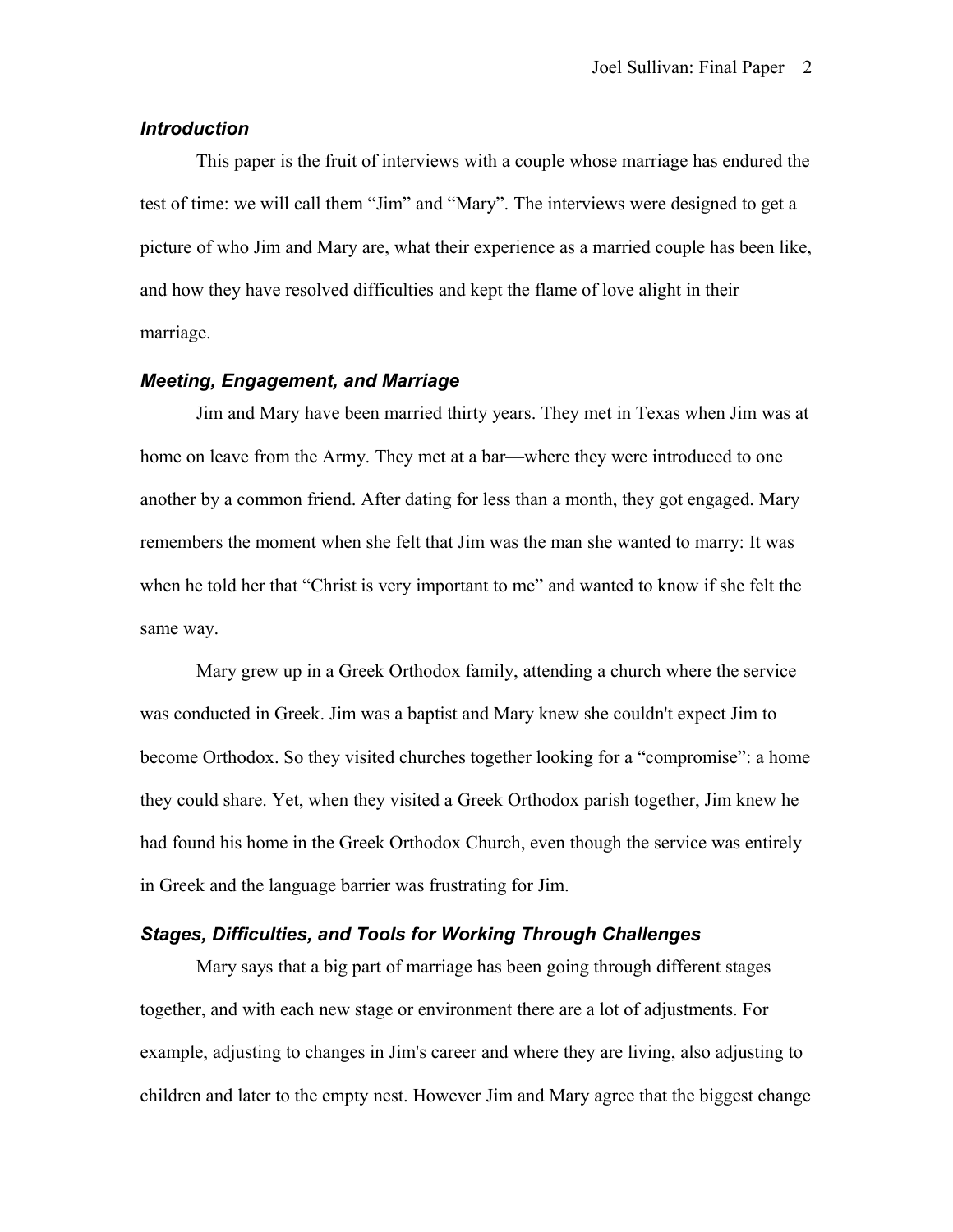and most difficult event in their lives together was when their daughter died in 1998. They were both drowning in grief, grief that was so hard to bear that they had no emotional energy for one another. In the face of this great loss, they couldn't resolve even simple day-to-day difficulties. They had to do whatever they could to give themselves and one another time for the grief to heal.

Jim and Mary talked about some ways they faced challenges and disagreements. For Jim, a very important principle is choosing his battles. He learned to ask himself, "is this worth fighting for," and not to argue about things that he could accept. Another useful tool Jim mentioned, which he learned from a marriage class, is a formula for raising an issue and asking for a change: "When you do X, I feel Y; I want Z." This helps Jim reflect on how he feels about something and what he would like Mary to do differently, and share his thoughts in a way that invites dialog.

However, not all differences between Jim and Mary's ways of thinking were areas of conflict. Jim came from a family where celebration was minimal and rare, a small family without much tradition of spending time together. For Mary's family, on the other hand, holiday celebrations were huge. Jim came to enjoy these holiday celebrations; Jim and Mary followed suit in how they celebrated holidays in their own family.

Mary told a story about a past conflict with Jim that stood out in her mind. After she and Jim had been married for seven years, and were living in the city with two small children, Jim came home from work one day, and said "we're moving to the ranch." His plan was to move to a rural area two hours away from the city in two months. Mary was shocked. It was clear as day to her that this would be no place to raise their children. Her response was, "there's gotta be a compromise." Jim and Mary held to their respective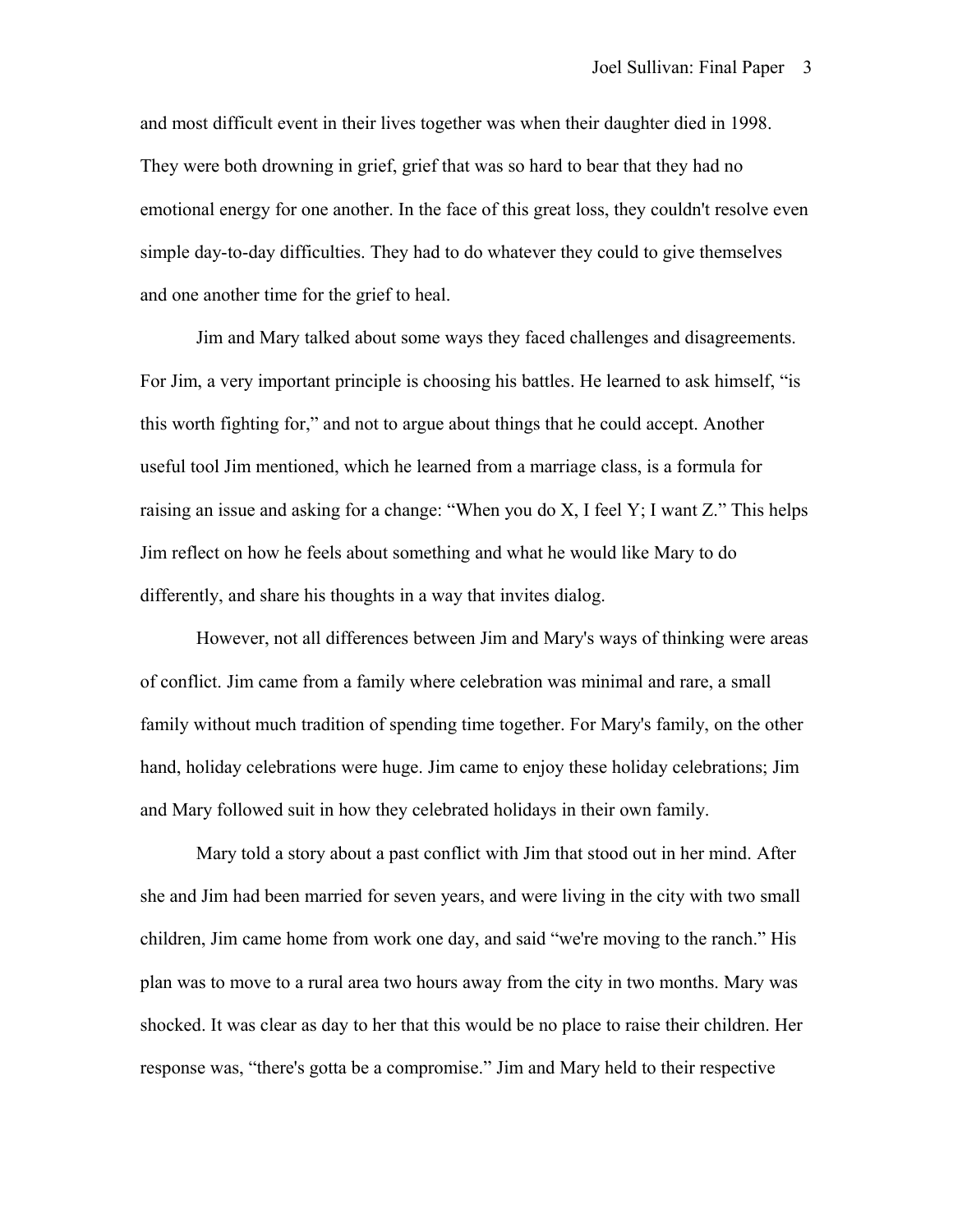positions for a while before they started to really dialog. Then Mary started trying to understand why Jim wanted to leave the city and see things from his point of view. As she listened, it became more clear to both of them that the main problem Jim was facing had to do with his manager and responsibilities at work. The conflict was resolved when Jim changed positions at work.

The above story shows the importance of a couple conflict resolution principle that Jim and Mary rely on. One principle is to establish a common goal in conflicts of a compromise that is acceptable for both of them, just as they set out early in their marriage to find a Church where they would be at home. Another principle is to strive to understand the other person's needs and desires by listening in a supportive way. These principles stood out not only in this particular story, but in several of the other topics Jim and Mary talked about.

I asked if Jim and Mary found it helpful to talk to other people about the struggles in their relationship. Jim said he tried to avoid talking to other people about marital conflicts as much as he could. When he and Mary are in conflict, he says, "I know I need to love her through it." When tension is high, he copes by clamming up; sometimes things escalate to the point where he and Mary need to write notes to one another. However they know that it's not from a lack of love, but from an emotional overload. Jim sometime says, "emotionally, I just can't be there for you now." In these situations, Jim and Mary need to let time pass for their emotional pain to dissipate. There's a country song, Jim mentions, that says it perfectly: "I just wanna stay mad for a while."

# *Parenting*

Jim didn't really have any idea about how to relate to kids. Fortunately Mary had lots of experience. She came from a large family and had five siblings. In fact, her dad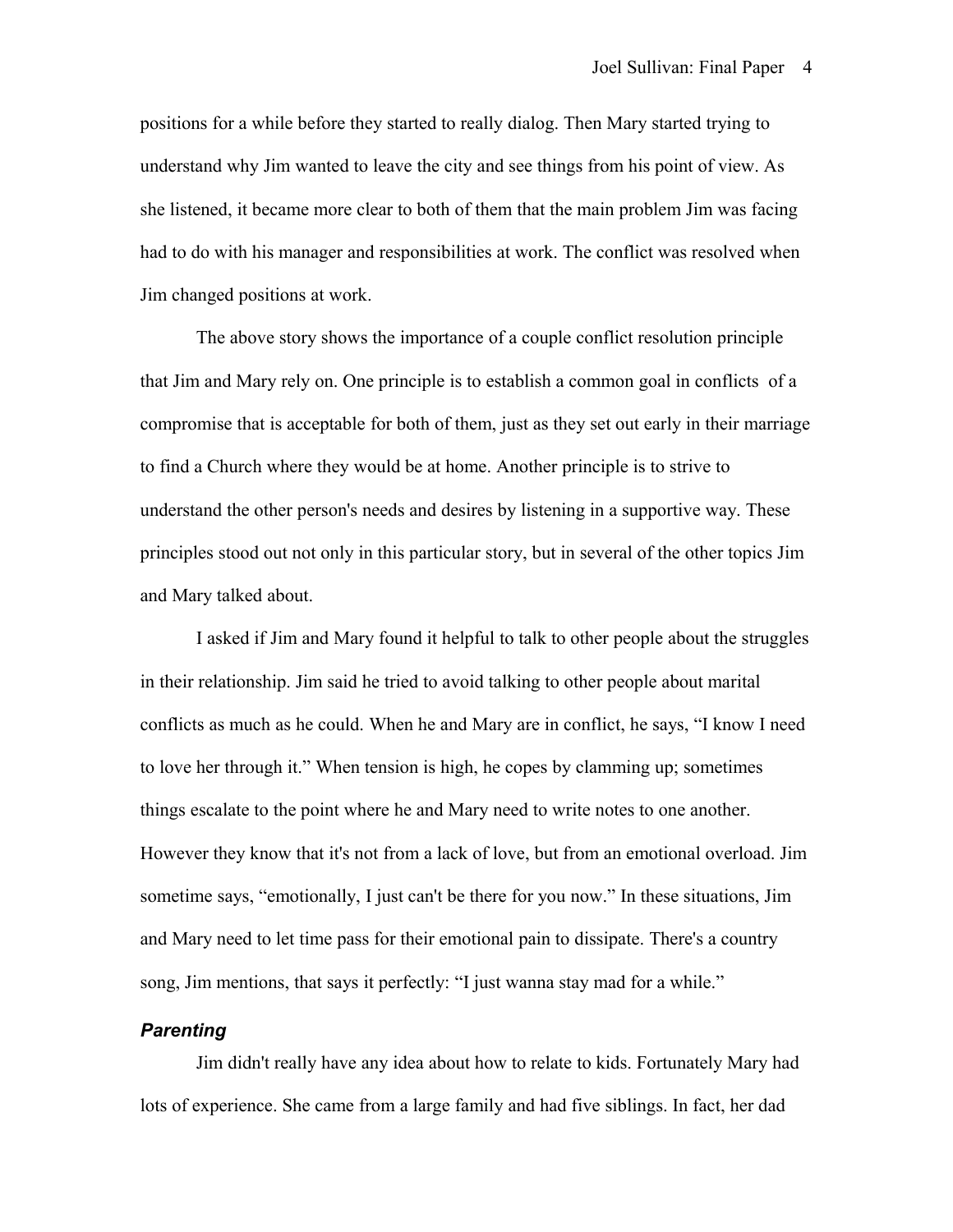said that she took care of her youngest sister so much that she was practically a mother to her. What Jim lacked in preconceived notions about parenting, he made up for in his dedication and willingness to learn. Over time he learned how to be Mr. Mom when his wife needed him to take care of the kids. Jim said that once they had kids and started spending time with them, time flew by really quickly.

#### *Spiritual Aspects of the Marriage*

When Jim talked about the life in Christ that he shared with his wife, he touched on four themes.

The first theme was a focus on the common ground of Christian faith rather than the differences in certain areas of belief. Jim has found this very important in his marriage and other aspects of life. He feels it is easy to fall into a pit of focusing on differences in other Christian traditions and looking down on the adherents of those traditions, and this is a particularly dangerous temptation for those at seminary. "There's a temptation to hone in on the differences," he said, "and forget we're all Christians."

The second theme was that his conversion to Orthodoxy was a process of gradual change. "At first," he said, "it was just a different place to go to Church; it wasn't a quantum jump."

The third theme was that of making faith a priority. He and his wife made it a priority to attend Church faithfully, and did so, even when they didn't have a place where they both felt at home. They made it a priority to pray together before meals and at bed time.

The fourth theme was spiritual growth. Through their marriage, Jim feels that he and Mary have grown in the depth of their common faith and have come to a closer relationship with God.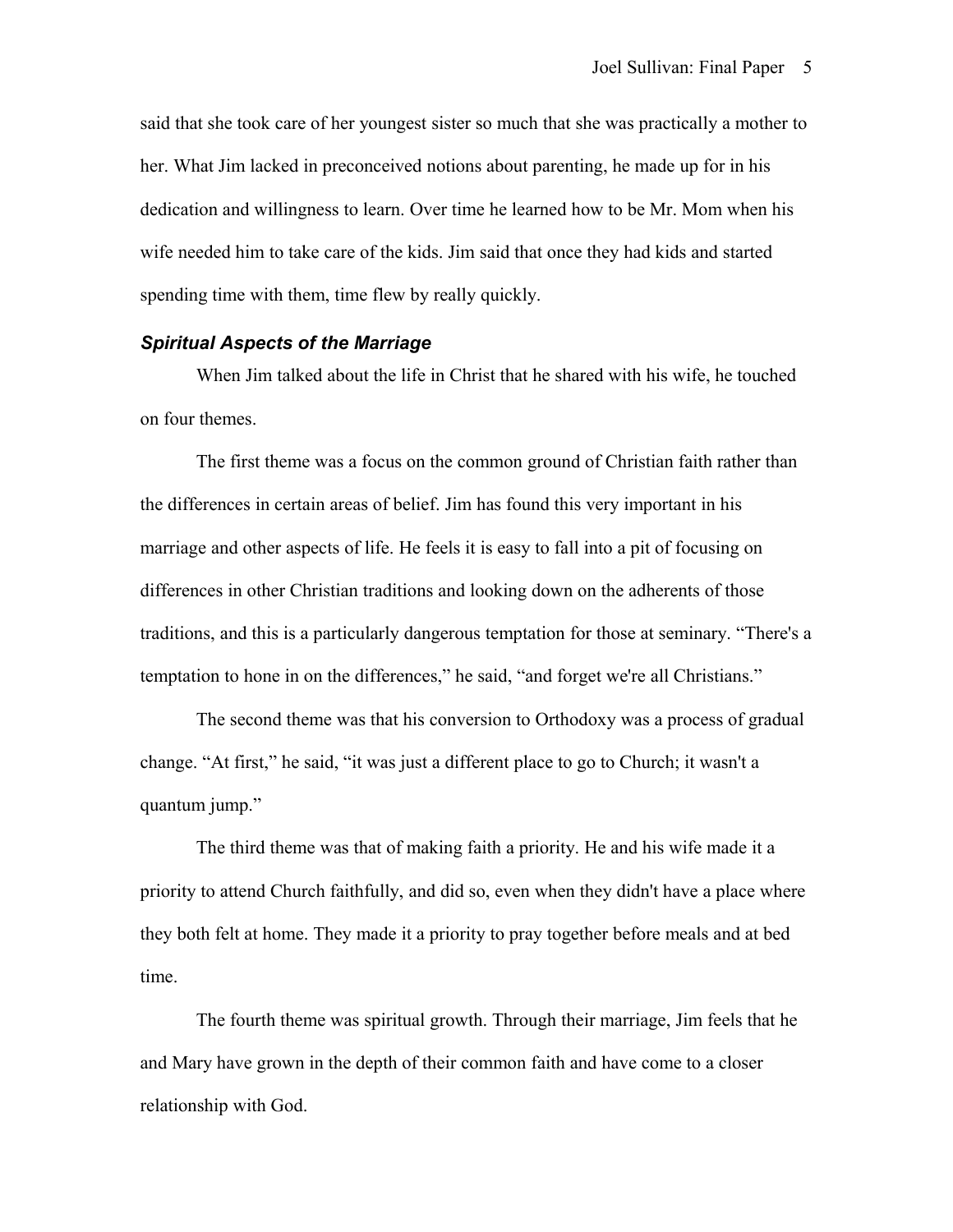## *Pastoral Experiences*

Jim and Mary had a couple negative encounters with Orthodox priests that stood out from among their experiences together.

The first has to do with the priest who married them and baptized their daughter, who was also involved in their lives in other ways. Sadly, he was defrocked for sexual misconduct, and the scandal related to his behavior ended up costing the Church a lot of money and seriously wounding the parish community where he had served. Jim and Mary were pretty upset with the Church for some time after this happened. However, they have gradually come to see that "it is Christ's Church, it doesn't belong to the people who are 'running it'."

The second negative experience had to do with a priest in another city where Jim and Mary lived for a while. The priest "barely acknowledged Mary's existence." Mary felt very hurt by this. "He had a crowd of people he wanted to impress—he cared about what those people thought of them. He didn't seem to care about anyone else." Jim stressed that a priest needs to show concern for all the people in his flock. He can't pick and choose—he represents Christ, who loves everyone.

## *The Joy of Marriage*

Throughout Jim's comments it was clear that he felt a deep joy in his union with Mary, but he found it difficult to put this joy into words. "The thing is, I just can't imagine life without her... She is so much of a support for me. Now that we have grown so close together, just to be in her presence is a great joy for me. She hurts, I hurt."

For Jim, God's answer to the question, "should I get married," was Mary.